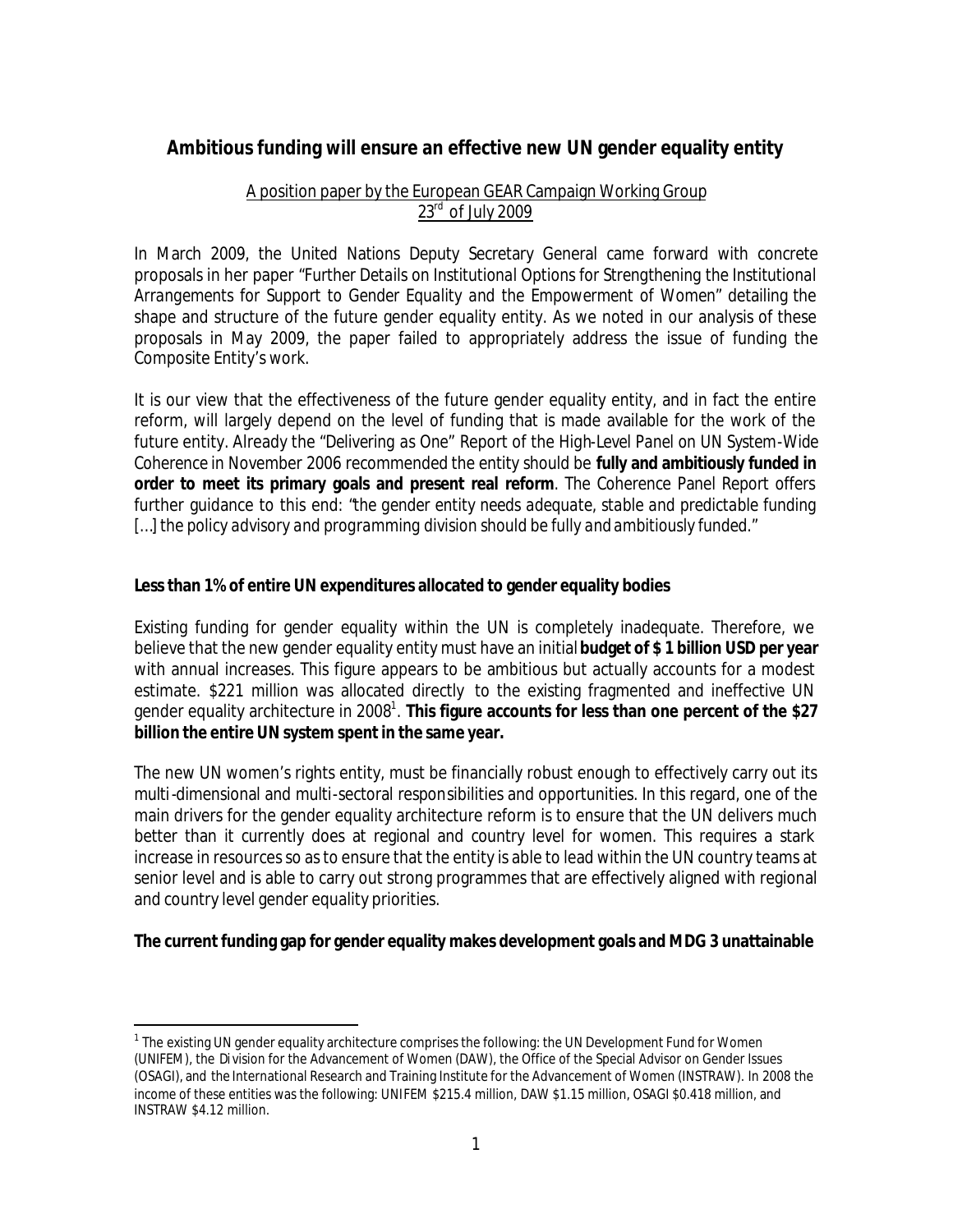A number of financial commitments have been made in the context of key women's rights frameworks, but they have not been met by adequate, let alone ambitious, funding. Any further delay in allocating these resources will only exacerbate the problems and will make the goal to achieve gender equality globally, along with every other development targets and the UN Millennium Development Goals (MDG) even more expensive to reach in the years to come.

Billions of bilateral and multilateral ODA flows address gender equality targeted initiatives; billions more are needed. One of the key understandings behind the \$ 1 billion initial funding benchmark is the existing global funding gap for MDG3 alone and mainstreaming needs that is expected to further increase until 2015. The World Bank has estimated that the cost of interventions needed to achieve MDG3 and of related mainstreaming activities in low-income countries will be \$83.2 billion in 2015<sup>2</sup>. Even according to the most conservative estimate the financing gap between total costs and domestic resources mobilized will increase from \$8.3 billion in 2006 up to \$23.8 billion in 2015. In order to secure the achievement of gender equality and empowerment of women in these countries, **donor governments should support gender equality interventions with an average of \$16 billion per year for the next five years**.

In this context, an initial \$ 1 billion USD annual budget for the new UN gender equality entity is a modest funding target. Moreover, it is a precondition to ensuring that the new entity is able to fulfill its normative and operational mandate to empower and protect women and girls. Furthermore, strong financial support will secure that the new entity will be operational expediently after it has been agreed to. Once up and running, the new entity would be well positioned to promote leveraging of existing gender-targeted bilateral and multilateral funds and attracting additional funds. The entity would also be well placed to link those funds with recipient country co-financing, serving as an investment counselor for both the donors and recipients on the most effective uses of the funds.

# **Ambitious EU funding commitment for the new gender equality entity needed now**

The EU to date has shown strong leadership on the reform of the UN gender equality architecture. However, as the political process may now be achieving its first real milestone, this commitment needs to be backed up by financial leadership and a commitment to ambitious funding. As the 2009 OECD-DAC statistics indicate, the EU and its Member States have greatly increased their gender equality funding at bilateral level and contribute a considerable amount of money to multilateral cooperation as well. In addition, EU Member States are the main donors of the current UN gender equality architecture and it is in large due to their efforts that the UNIFEM has over the past two to three years been able to operate to its current level. However, it is evident that much more resources are needed if the EU and its global partners want to tackle endemic global gender inequality.

In September 2009, the 63<sup>rd</sup> UN General Assembly should adopt a resolution on the creation of the new gender equality entity based on the composite model. In order to ensure sufficient support from all UN member states for such a resolution it is important that EU Member States start addressing funding issues. **We urge EU member states as a matter of priority to start** 

 $\overline{a}$  $^{\rm 2}$  Grown, Bahadur, Handbury and Elson (2008). "The Financial requirements of achieving gender equality and women's empowerment"*.* In M.Buvinic et. al, *Equality for Women: where do we stand on Millennium Development Goal 3?,* World Bank. 2008.